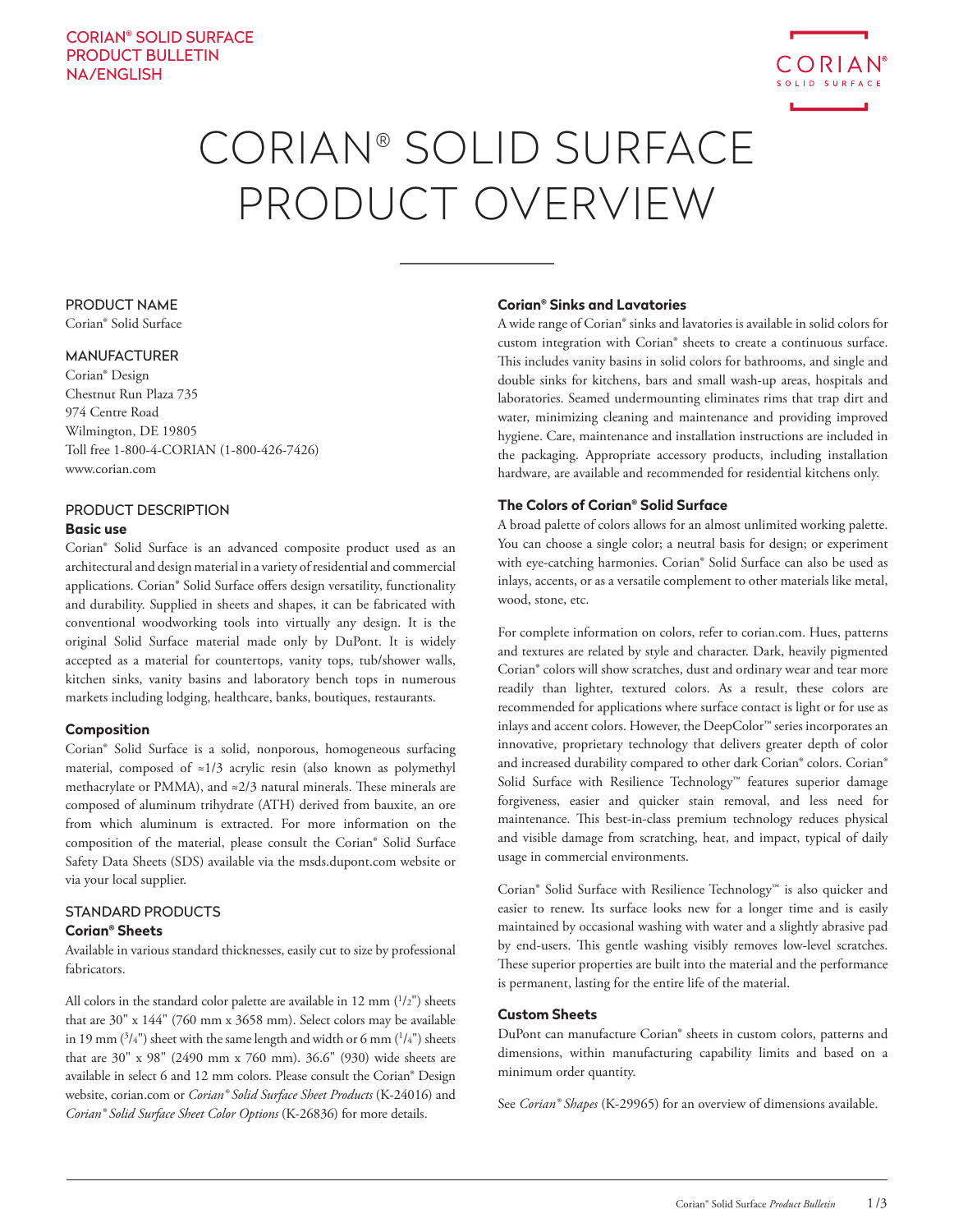### **Limitations**

Although Corian® Solid Surface can withstand high temperatures, it should be protected against direct heat with hot pads or heat shields.

Use of 6 mm  $(^{1}/4"$ ) sheets should be restricted to vertical applications or certain furniture applications only. The choice between 12 mm and 19 mm  $(^{1}/2"$  and  $^{3}/4"$ ) is generally based on performance and cost considerations.

Due to the complex blending of natural minerals and man-made acrylics, slight color variations may be found within a sheet or from sheet to sheet of same color. Therefore, checking for color matching is an essential element of sheet inspection before starting fabrication.

Corian® Solid Surface is nonporous so spills and stains remain on the surface. However, some chemicals can stain, discolor or damage the surface of Corian® Solid Surface. These chemicals include strong acids (like concentrated sulfuric acid), ketones (like acetone), chlorinated solvents (like chloroform) or strong solvent combinations (like paint remover). The extent of the damage will depend on the length of contact. Except for strong solvents such as paint remover, short periods of contact will not usually cause severe damage to Corian® Solid Surface. Acid drain cleaners should not be used as they can damage both Corian® Solid Surface and any plastic plumbing beneath. Corian® Solid Surface is not recommended for use in photographic processing laboratories. More information can be found in *Corian® Chemical Resistance* (K-27406). In some hospitals and laboratories where strong disinfectants come in contact with Corian® applications, the recommendation is to use solid colors and avoid extended contact.

# PERFORMANCE PROPERTIES AND CHARACTERISTICS

Since its introduction in 1967, Corian® Solid Surface has proven itself to be remarkably durable, versatile and easy to live with in both the home and commercial environments.

Typical performance properties of Corian® products are shown in *Corian® Performance Properties* (K-26829). The performance of Corian® sheets may vary according to the thickness of the material, its aesthetics and surface finish.

Colors and patterns run through the entire thickness of the material and cannot wear away or delaminate. Joints can be glued inconspicuously, making virtually unlimited surfaces possible.

Corian® Solid Surfaces are restorable, meaning they can be fully restored with ordinary mild abrasive cleansers and a scouring pad. Cigarette burns, for example, can be easily removed in this way. Damage caused by abuse can usually be repaired on site without having to completely replace the material.

Corian® Solid Surface is nonporous with a smooth, seamless appearance. With proper cleaning, the material does not promote the growth of mold, mildew and bacteria.

Corian® Solid Surface is nontoxic and nonallergenic to humans. Corian® Solid Surface meets or exceeds emissions guidelines for volatile organic compounds (VOCs), hazardous air pollutants (HAPs) and has achieved GREENGUARD GOLD Certification.

CORIAN SOLID SURFACE

When burned, it releases mainly carbon oxides and the smoke generated is optically light and does not contain toxic halogenated gases. Because of these properties, Corian® Solid Surface is used in public spaces and delicate applications such as airport check-in counters, wall and work surfaces in hospitals and hotels.

Corian® Solid Surface sheets can be thermoformed in wooden or metal molds at controlled temperatures in order to create various 2D and 3D design objects. Embossing effects can also be created.

The translucency of Corian® sheet is especially striking in the lighter colors as well as in thinner sheets. As a result, many designers are using it to create lamps or lighting effects in various applications.

Inlaying Corian® Solid Surface with different materials or with different colors of Corian® is possible and can enhance the inherent beauty of the material. Inlays and logos can also be created on Corian® Solid Surface using dye sublimation or direct printing techniques.

# FABRICATION AND INSTALLATION

Corian® Design trains and certifies fabricators and installers who are provided detailed information regarding proper procedures; the following is a general overview, not a comprehensive guide to proper use.

## **Seams**

To minimize material usage and facilitate installation, a corner block of Corian® Solid Surface should be made square (butt) rather than mitered. The edges to be joined should be straight, smooth and clean. Some seams need to be reinforced (see fabrication manual for details). Joints should only be made with Corian® Joint Adhesive. Cutouts should be made with a router equipped with a sharp carbide bit, with a minimum diameter of  $3/s$ " (10 mm). All corners of a cutout must be rounded to 5 mm radius and the edges smoothed, both on top and bottom, all around a cutout. "L" and "U" shaped corners need smooth, 3/16" (5 mm) radius inside corners. For hob cutouts, corners should be reinforced with a Corian® corner block. See fabrication manual for more details.

Some Corian® Solid Surface colors that feature random veins and irregular patterns require special considerations regarding the seams. Please refer to the related technical bulletin for best practices in fabrication of these colors.

# **Sealants and Adhesives**

Corian® Solid Surface is compatible with many commercially available caulks and sealants. 100% silicone products are recommended. Vertical panels of Corian® may be installed over suitable substrates, including water-resistant gypsum board, marine-grade plywood and ceramic tiles. In case a support is needed, apply perimeter frame or full support direct to Corian® using large beads of flexible adhesive leaving a space with a minimum thickness of  $\frac{1}{16}$ " (1.5 mm).